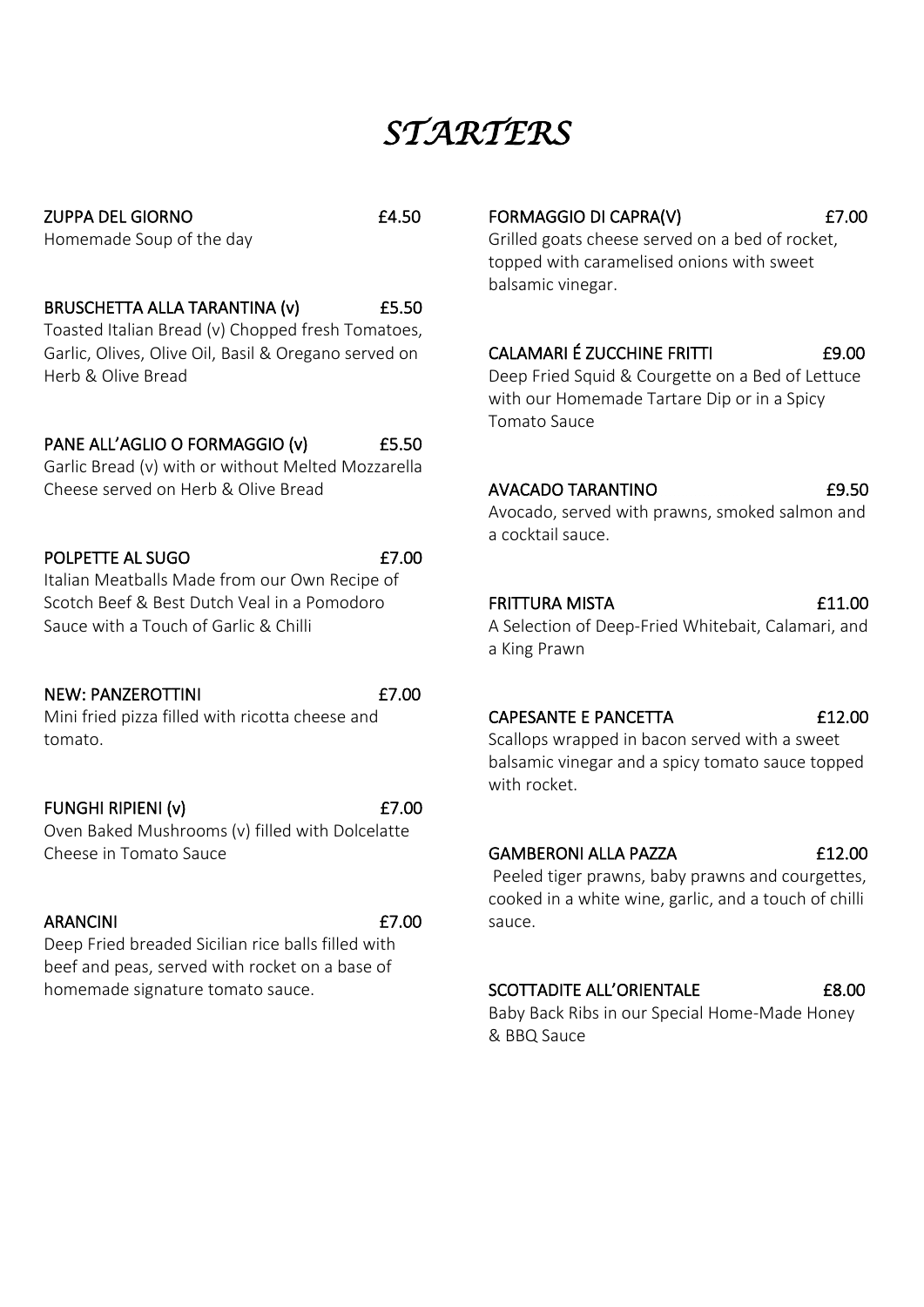# *PIZZA*

Hand Stretched Italian Thin Base

| MARGHERITA (v)<br>Plum Tomato, Mozzarella & Fresh Basil                                      | £9.00  | PIZZA POLLO<br>Tomato, Mozzarella, Sweetcorn, Peppers &<br>Chicken                                          | £10.50 |
|----------------------------------------------------------------------------------------------|--------|-------------------------------------------------------------------------------------------------------------|--------|
| PIZZA MORTADELLA<br>Tomato, Mortadella and Provola cheese.                                   | £10.50 | <b>CARNE</b><br>Chicken, Bacon, Ham, Salami, Tomato, Italian<br>Sausage, & Mozzarella                       | £10.50 |
| PIZZA MARINARA                                                                               | £11.50 |                                                                                                             |        |
| Tomato and seafood.                                                                          |        | <b>DIAVOLA</b><br>Spicy Salami, Garlic, Chillies, Tomato & Mozzarella                                       | £10.50 |
| <b>NEW: HOT DOG PIZZA</b><br>Our new tomato-based pizza, with Frankfurt<br>topped with chips | £10.50 | <b>SAN DANIELE</b><br>Buffalo Mozzarella, Parma Ham, Tomato, Rocket &<br><b>Grated Parmesan</b>             | £11.50 |
| <b>QUATRO FORMAGGI</b>                                                                       | £10.50 |                                                                                                             |        |
| Tomato based pizza coated with four cheeses.                                                 |        | <b>CALZONE CLASSICO OR VEGETARIANO</b><br>A Folded Pizza Filled with Tomato, Mozzarella,<br>Ham & Mushrooms | £10.50 |
| <b>CAPRICCIOSA</b><br>Tomato, Mozzarella, Egg, Anchovies, Olives &<br>Onions                 | £10.50 |                                                                                                             |        |
|                                                                                              |        | PIZZA AI VEGETALI<br>Aubergine, Courgettes, Peppers, Tomato and<br>Mozzarella                               | £10.00 |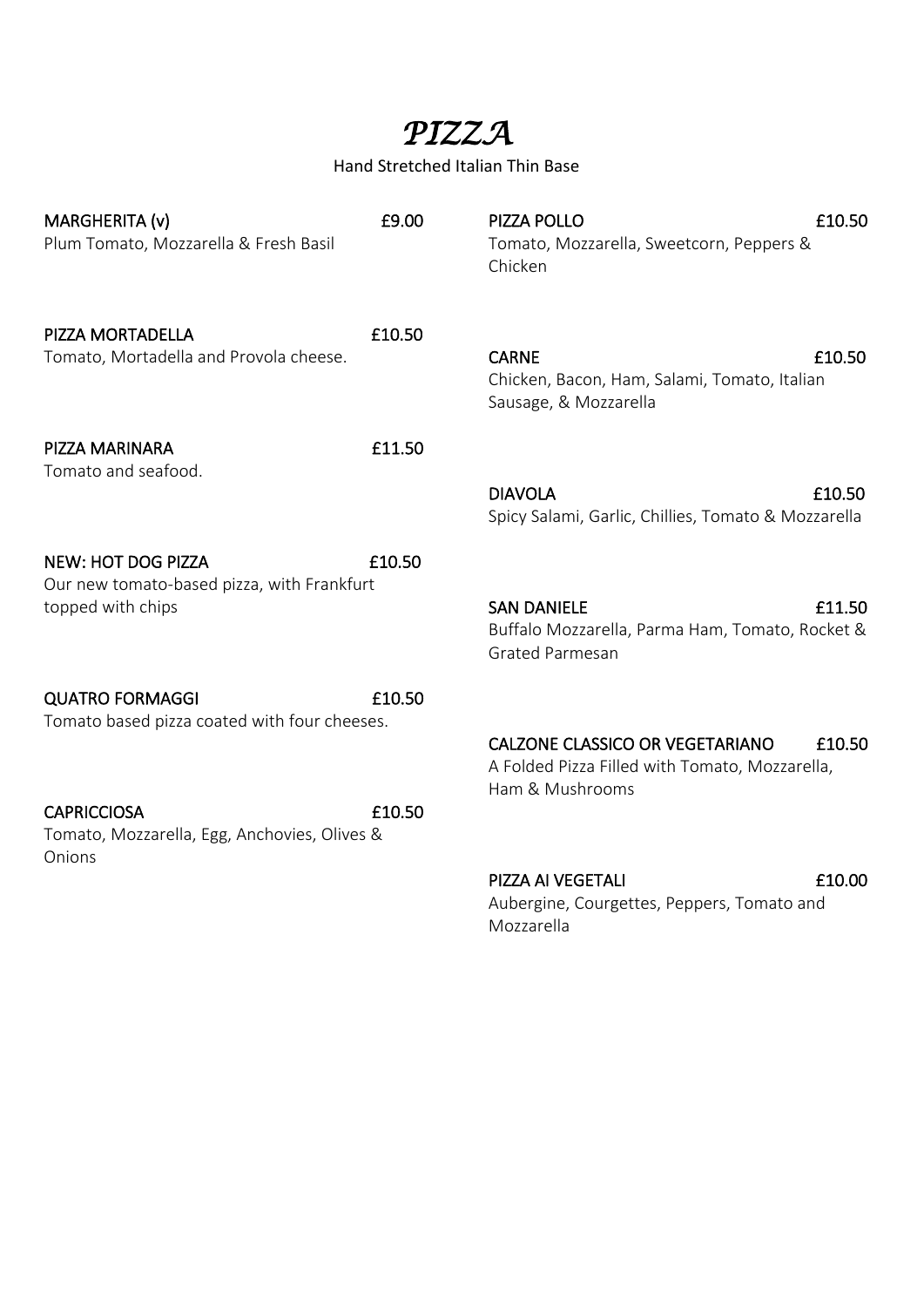# *RISOTTO & AL FORNO*

 $VERDE (v)$   $E9.50$ Italian Arborio Rice with Asparagus, Broccoli, Peas, Courgettes, Creamed Parmesan & a touch of Saffron.

#### LASAGNA CLASSICA £10.50

Home-made Meat layered Pasta Pie

CANNELLONI (v) 610.50 Pancakes Filled with Ricotta & Spinach

ALLO SCOGLIO **E13.50** 

Italian Arborio Rice Cooked in a White Wine and Garlic Sauce served with King Prawn & Mixed Seafood

# **I***NSALATE*

#### INSALATA GIULIO CESARE £9.50

Chicken Strips with Lettuce, Parmesan Cheese & Croutons

HEALTHY SALAD £9.50

Mixed salad – Raw onions, Raw celery, raw carrots, boiled egg, and South American Quinoa. (GF/Vegan option without egg.)

INSALATA DI CAPRA (V) 69.50 Goats Cheese, Mixed Lettuce Leaves, Cherry Tomatoes, Roasted Pine Nuts & Honey

TUTTO GUSTO £10.50

Cucumber, Avocado, Dolcelatte Cheese, Cherry Tomato, Spinach & Olive oil



#### *Sides*

Mixed Salad/Green Salad £3.50 French Fries £3.00 Sautéed Potatoes £3.00 Cauliflower Cheese £3.50 Fresh Spinach £3.50 Fried Courgettes £3.50 Broccoli £3.00 Garlic Mushrooms £3.00 Rocket and shaved Parmesan salad £3.50 Tomato & Onion salad £3.00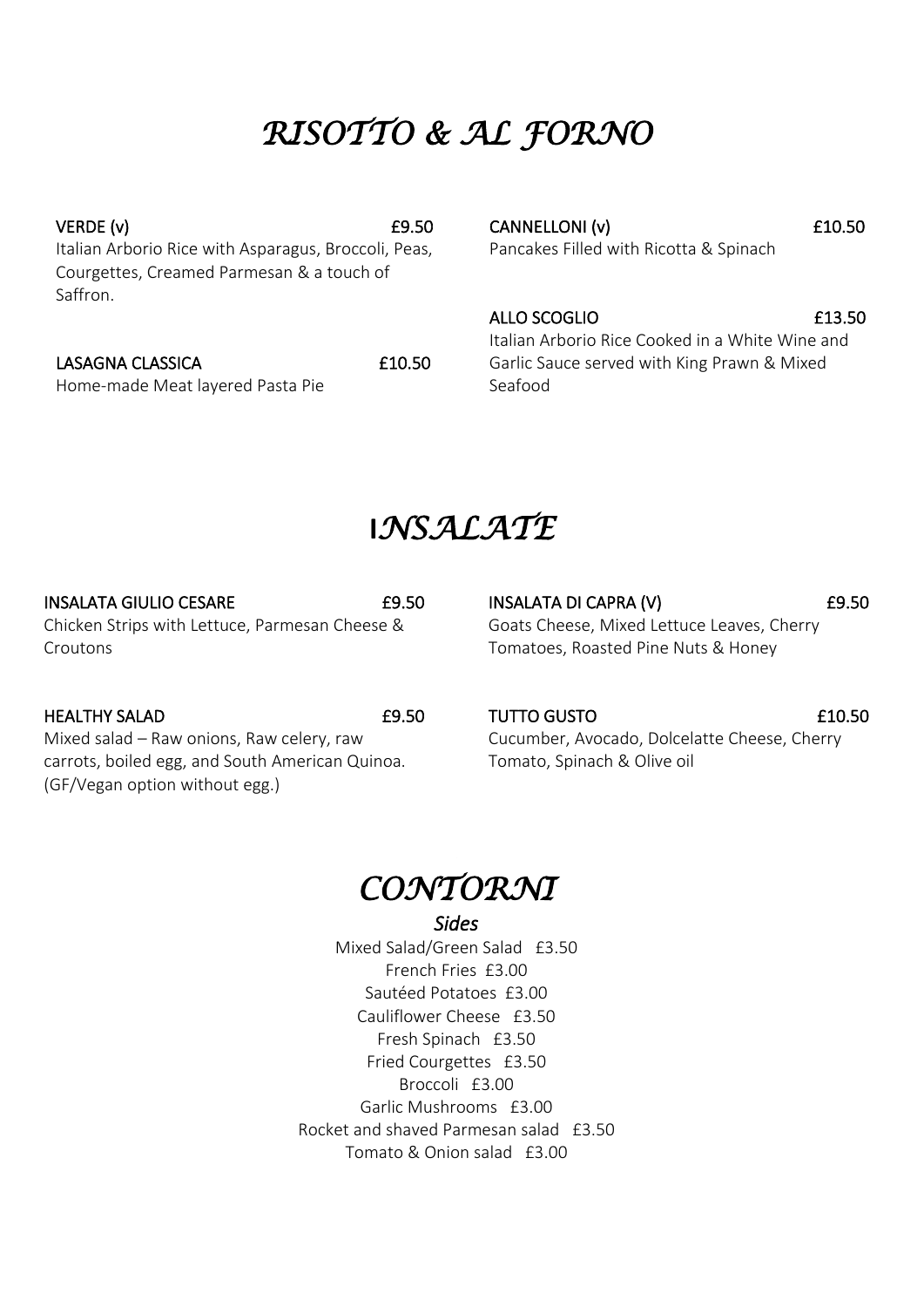# *MAINS*

#### POLLO PICCANTE 616.00

Gently pan fried strips of chicken breast cooked in onions, mixed peppers, and sweet chilli sauce, served with rice

## POLLO OR VITELLO ALLA MILANESE **E17.00**

Pan Fried Chicken Escallop or Veal Escallop Served with Spaghetti Bolognese

#### POLLO PUGLIESE **E17.50**

Chicken Breast stuffed with Baby Spinach, Cherry Tomatoes & Garlic wrapped in Parma Ham & served in a creamy Dolcelatte Sauce with sautéed Potatoes.

### VITELLO CREMA FUNGHI **E17.00**

Gently Pan Fried Veal Medallions in a Cream & Mushroom Sauce Served with Sautéed Potatoes

#### VITELLO ALLA PARMIGIANA £17.00

Gently Pan-Fried Veal Medallions topped with Sliced Aubergines & Buffalo Mozzarella with a light Tomato & Basil Sauce Served with Sauteed Potatoes.

### FEGATO E PANCETTA **E18.50**

Lightly pan fried calves liver with bacon served with sautéed potatoes.

# AGNELLO AL FORNO £18.00

Finest Lamb Shank Oven Roasted in Red Wine jus , Homemade Gravy Sauce & Rosemary, Served with Mash Potatoes

# SALMONE PACIFICO **618.00**

Poached Scotch Salmon in a Butter & Lemon Sauce served with New Potatoes, Green Beans & sprinkling of Fresh Parsley

## FILETTI DI BRANZINO ALLA FIORENTINA £18.50

Grilled Fillets of Sea Bass served with Green Beans & Sautéed Potatoes

#### GAMBERONI PICCANTI 622.00

Pan Fried De-Shelled King Prawns in White Wine, Butter, Garlic & Chilli, finished in a Pomodoro Sauce served with Italian Arborio Rice

#### HALIBUT **E23.50**

#### Fresh Halibut Steak Gently Pan Fried in White Wine,

Butter & Lemon Sauce topped with baby Prawns served with New Potatoes & Green Beans

#### AGNELLO TARANTINO £23.00

Gently pan-fried lamb cutlets cooked with rosemary, Garlic, red wine & a touch of French mustard served with roast peppers and mash potato.

### BISTECCA ALLA GRILIA £22.00

12oz Scotch Sirloin Steak served with Grilled Tomato & Sautéed Potatoes

### FILETTO AL DOLCE LATTE 627.00

9oz Fillet Steak Gently Pan Fried with a Dolce Latte Sauce, Or a Red Wine Reduction Sauce Served with Sautéed Potatoes